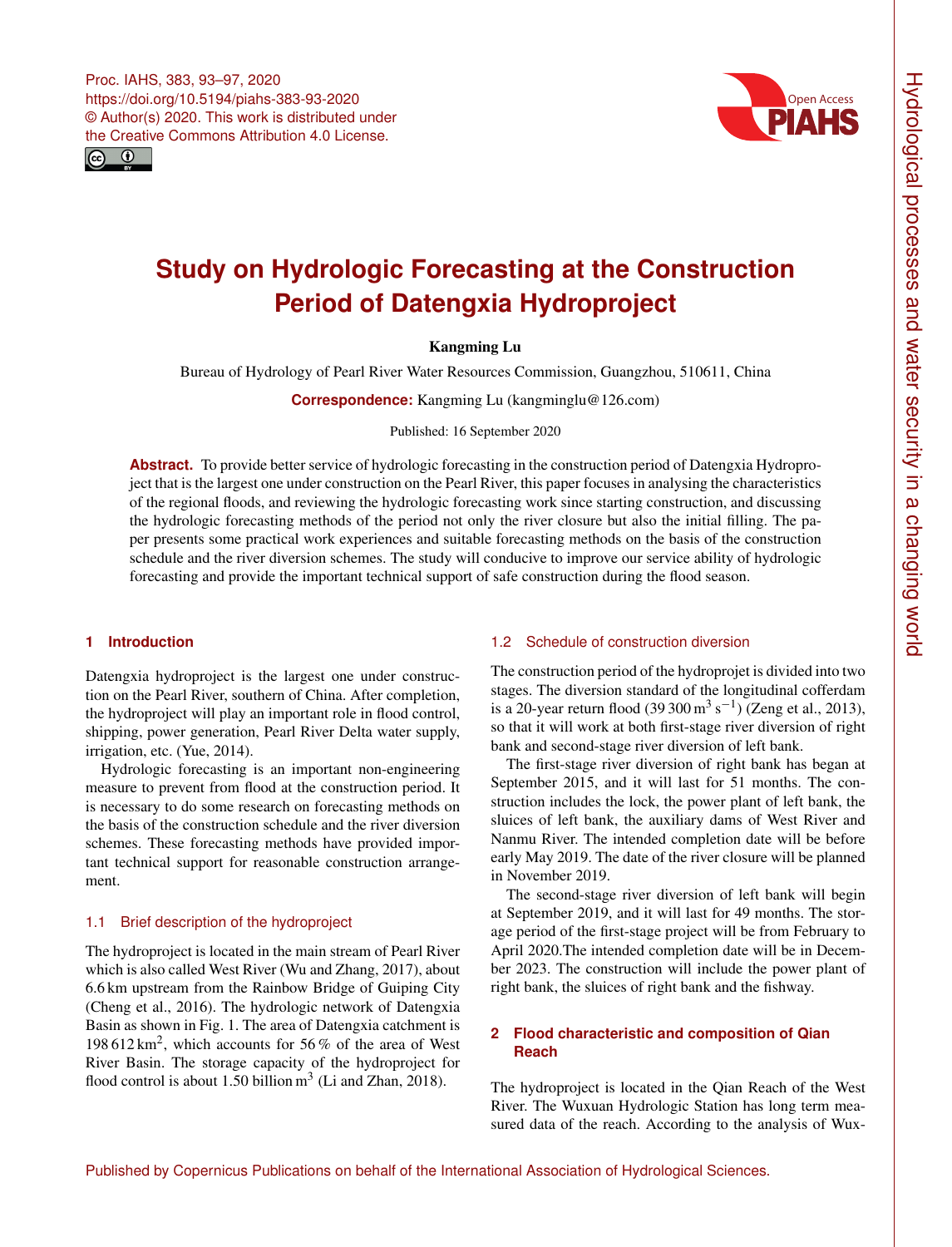

**Figure 1.** The hydrologic network of Datengxia Basin.

uan's data, the flood characteristic of Qian Reach is found that the flood occur last a long time with high peak and huge volume, and the occurrence probability of double flood peak can reach about 50 %.

The flood of Qian reach mainly comes from Hongshui River and Liu River. The stream gauging staion of Hongshui River is called Qianjiang Station. The stream gauging staions of Liu river are called Liuzhou Station and Duiting Station.

Because of the upstream reservoirs' operation (such as Longtan and Yantan) and topographic features (such as karst funnel and cenotes), the flood of Hongshui River spreads slowly and the peak is gentle. The influence of Hongshui River on flood peak in Wuxuan station is far less than that of Liu River. According to the maximum three days volume analysis of 110 floods from 2006 to 2016, the proportion of Wuxuan's floods that mainly come from Hongshui River is only 3 %, the proportion of Wuxuan's floods that mainly come from Liu River is 47 %, and the other Wuxuan's floods mainly come from both the uncontrolled area (see the dotted line area in Fig. 1) and Liu River.

The Liu River is located on the windward slope of the mountains in the northern of the Pearl River Basin. This terrain is conducive to emergence of heavy rain (Ma and Li, 2013). And Liu River Basin is fan-shaped, so that the flood is rapidly gathering. That is why that Liu River is prone to multimodal floods with high peak and huge volume. The flood peak time of Wuxuan station corresponds to that of Liu River, and the proportion of flood volume of Liuzhou Station is positively correlated with that of Wuxuan Station. According to statistics, the maximum three days volume of 31 Wuxuan's floods are over  $3.00$  billion  $m<sup>3</sup>$  in the past ten years. And among those floods, 74 % obey the law of average travel time of the peak in the reach from Liuzhou to Wuxuan, and the maximum three days flood volume of Liuzhou accounts for 70 %–80 % of that of Wuxuan.

# **3 Review of hydrologic forecasting work since starting construction**

The construction of the first-stage project has started since 2015. And during the period from September 2015 to May 2016, it was the construction period of the first-stage diversion cofferdam. The first-stage project were protected by sub cofferdams before the longitudinal and transverse cofferdams had been built to the design elevation. So we do the hydrologic work for the flood control standard of the sub cofferdams.

After the construction of cofferdams completed, we set up two temporary gauging stations on the upstream and downstream transverse cofferdams. Based on the observed data of three floods between June and August 2017, the correlation diagram had been used to work out the water level forecasting scheme of the temporary gauging stations. The forecasting scheme has been applied to the practical work since March 2018, and the result shows that the accuracy of the water level forecasting can give important technical support for the construction of the hydroproject.

# 3.1 Hydrologic forecasting in the construction period of cofferdams

During the construction period of cofferdams, we continuously worked on the flow forecasting of Wuxuan Station based on the observed data and the latest numerical forecasting of rainfall. The results indicated that both accuracy and reliability of the flood forecasting work had been satisfactory.

There was a obvious rainfall process happen in Datengxia Basin on 10–13 November 2015. A rare winter flood occurred in Qian Reach, which was the second largest flood to the previous record for that period. On the morning of 11 November, we forecasted that the flow of Wuxuan would exceed the design standard of the sub cofferdams in the drought period  $(6720 \text{ m}^3 \text{ s}^{-1})$ . And we informed Datengxia Company of the forecasting result and reported to the Office of Pearl River Flood Control and Drought Relief Headquarters immediately. On the morning of 12 November, we forecasted that the flow of Wuxuan would exceed  $6000 \text{ m}^3 \text{ s}^{-1}$ in the evening of the same day, and then issued a flood warning. The forecasting results were correct, the flow of Wuxuan reached  $6000 \text{ m}^3 \text{ s}^{-1}$  at 18:00 LT (BJT) of 12 November, and it exceeded  $6720 \,\mathrm{m}^3 \,\mathrm{s}^{-1}$  at two hours later.

From April to May 2016, there were several heavy rainfall occurred in the basin. The flood volume of Qian Reach in mid Apr. was the largest since 1936. The construction was hit by two consecutive floods that exceeded the design standard of the sub cofferdams in the flood season  $(10500 \text{ m}^3 \text{ s}^{-1})$ . And the extraordinary flood was happen once again in early May. The accurate forecasts were made in the morning of 10 April, 13 April and 8 May, which give important technical support for the completion of cofferdams on schedule.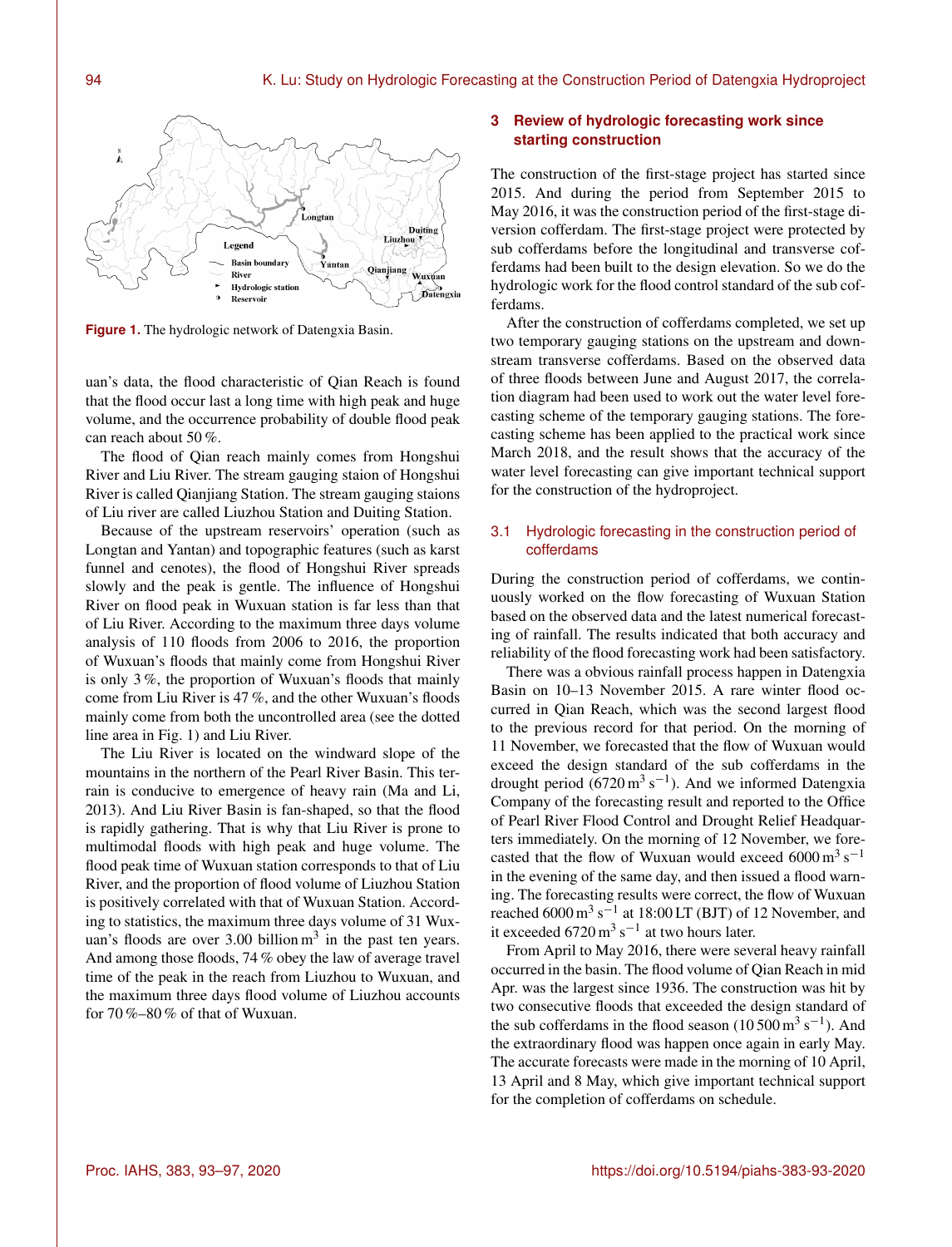| time intervals<br>n/h | upstream transverse<br>cofferdam | downstream transverse<br>cofferdam |
|-----------------------|----------------------------------|------------------------------------|
| $\theta$              | 0.915                            | 0.907                              |
|                       | 0.924                            | 0.917                              |
| 2                     | 0.925                            | 0.929                              |
| 3                     | 0.944                            | 0.939                              |
| 4                     | 0.953                            | 0.948                              |
| 5                     | 0.958                            | 0.953                              |
| 6                     | 0.991                            | 0.990                              |
| 7                     | 0.965                            | 0.962                              |
| 8                     | 0.968                            | 0.965                              |
| 9                     | 0.967                            | 0.965                              |

**Table 1.** Correlation coefficient of the fitting synthetic curves at different time intervals n.



**Figure 2.** The scatter diagram with  $T - 6$  h time flow of Wuxuan and T time water level of upstream transverse cofferdam.

## 3.2 Water level forecasting of upstream and downstream transverse cofferdams

According to observed data of the temporary gauging stations from June to August 2017, we worked out a water level forecasting scheme by variable relation scatter graph. It is easily to draw the scatter diagrams with  $T - n$  ( $n = 1, 2, \ldots, 9$ ) time flow of Wuxuan and  $T$  time water level of upstream and downstream transverse cofferdams. Because the scattered points showed parabolic trend, then we could set up the quadratic equation with one unknown, which was fitted by the least square method. The correlation coefficient of the fitting synthetic curves were separately calculated in Table 1. The result showed that  $T - 6$  h flow of Wuxuan has the highest correlation with  $T$  time water level of upstream and downstream transverse cofferdams, as shown in Figs. 2 and 3.

Considering pre-forecasting error, we should amend the forecasting result of the fitting synthetic curve. In view of the three floods in 2017, there were still some differences in the fitting curve of each flood and the fitting synthetic curve. For example, when the flow of Wuxuan exceeded  $15000 \,\mathrm{m^3\,s^{-1}}$ , the water level of upstream transverse cofferdam in Jul. is



**Figure 3.** The scatter diagram with  $T - 6$  h time flow of Wuxuan and T time water level of downstream transverse cofferdam.

higher than that in Aug. in the situation of the same flow. According to analysis, the water level was related to not only current flow but also early inflow of the reach. So the forecasting result should be corrected by pre-error before issued.

The forecasting scheme has been applied to the practial work since March 2018. The absolute average forecasting error of water level of upstream and downstream transverse cofferdams were only 0.15 m at the foreseeable period of 24 h. The result showed that the accuracy of water level forecast could give important technical support for the construction of the hydroproject.

## **4 Hydrologic forecasting of the period not only the river closure but also the initial filling**

The flow of Qian Reach will become more complex in the period of the river closure and the initial filling, so that the forecasting scheme of Sect. 3.2 will not work any longer after demolishing the upstream and downstream transverse cofferdams. By combining hydrology method and computational hydraulics method, we attempt to find a new forecasting scheme which is suitable for the period not only the river closure but also the initial filling.

#### 4.1 Construction of forecasting scheme

Because of the diversion of the longitudinal cofferdam, the water will flow though the sluices of left bank and the closure gap of right bank in the period of the river closure. According to the algorithm of ring river network (Li and Wang, 2005), we can construct a computational hydraulics model of Qian Reach. The study area is generalized as upstream reach, first-stage diversion reach, second-stage diversion reach and downstream reach of the hydroproject. The sketch map of river network in the study area as shown in Fig. 4. The forecasting scheme will be applicable for different construction stages only if topographic conditions of the reaches are changed.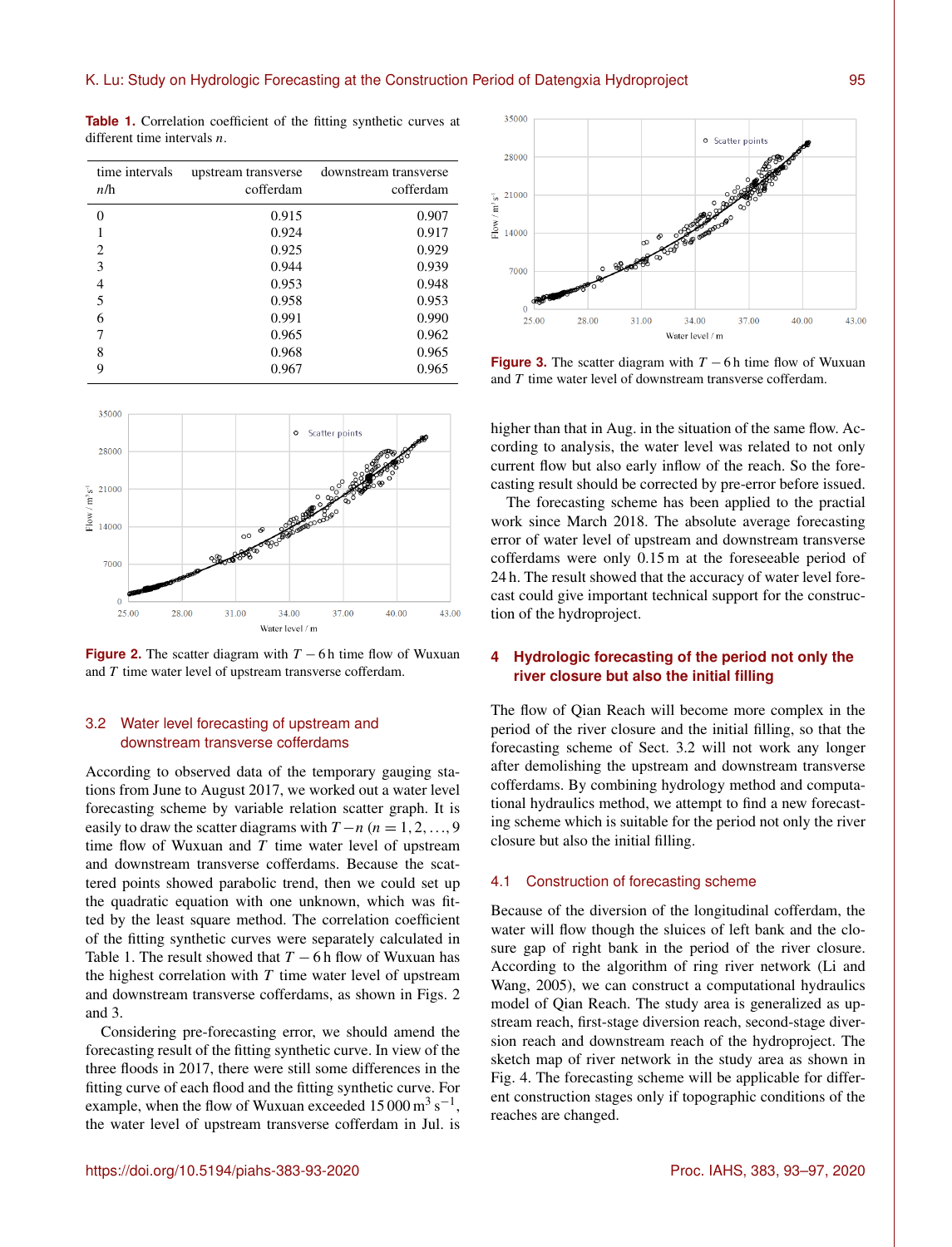

**Figure 4.** Sketch map of river network in the study area.



**Figure 5.** Water level process of forecasting and observed at upstream transverse cofferdam in March and April 2018.

#### 4.2 Calibration of parameters

The parameter of the forecasting model is the roughness of each reach. According to the design flow value of the river closure, the parameters are calibrated by the observed flow of Wuxuan between  $2500$  and  $3500 \,\mathrm{m^3\,s^{-1}}$ . The second-stage diversion reach should be generalized as a closed section which suppose that all the sluices of left bank are closed during the construction period of the first-stage project. The upper boundary of the model is the forecasting flow that made by hydrologic model, and the lower boundary condition is stage-discharge relation fitting curve. Through the tentative calculation, the correlation coefficients of forecasting and observed water level process should be as large as possible by constantly adjusting the roughness of each reach.

As the forecasting results in March and April 2018, the correlation coefficients of the water level of upstream and downstream of the cofferdams are all over 0.98. It is shown that the model can accurately simulate the water level process of Qian Reach, and it can be applied to water level forecasting in drought period. The water level process of forecasting and observed at upstream and downstream transverse cofferdams as shown in Figs. 5 and 6.

### 4.3 Prospect of application

The model can be applied to forecast the water level of Qian Reach in the period not only the river closure but also the initial filling by changing the generalization structure of river



**Figure 6.** Water level process of forecasting and observed at downstream transverse cofferdam in March and April 2018.

network. According to the schedule, the construction of left bank project will be completed before May 2019. The sluices of left bank will work after demolishing the upstream and downstream transverse cofferdams, and therefore this reach should be generalized as weir flow with sluice control. The closure gap of first-stage diversion reach should be generalized as free weir flow, and the width of closure gap should be changed in real time. The model can be applied in the period of the river closure without changing neither topographic conditions of the other reaches nor the upper and lower boundary conditions. And after February 2020, the model can be applied in the period of the initial filling only if the first-stage diversion reach is generalized as weir flow with sluice control.

It noteworthy that two work must be actualized to ensure the hydrologic forecasting work continues. The first is that the river cross-section measurement of left bank side of longitudinal cofferdam needs to be carried out immediately after demolishing the upstream and downstream transverse cofferdams. The second is that the topographic survey of upstream reach of the hydroproject must be done when the river closure is completed. Thus the generalization of river network can match the river network topography as far as possible until the above information available.

#### **5 Conclusions**

This paper analyses the flood characteristic and the flood composition on Qian Reach, and reviews the hydrologic forecasting work since starting construction, and presents the water level forecasting scheme of the upstream and downstream transverse cofferdam by variable relation scatter graph. The practical application shows that the accuracy of water level forecasting can give important technical support for the construction of the Datengxia Hydroproject currently. In the end, a forecasting model suitable for the river closure and the ini-